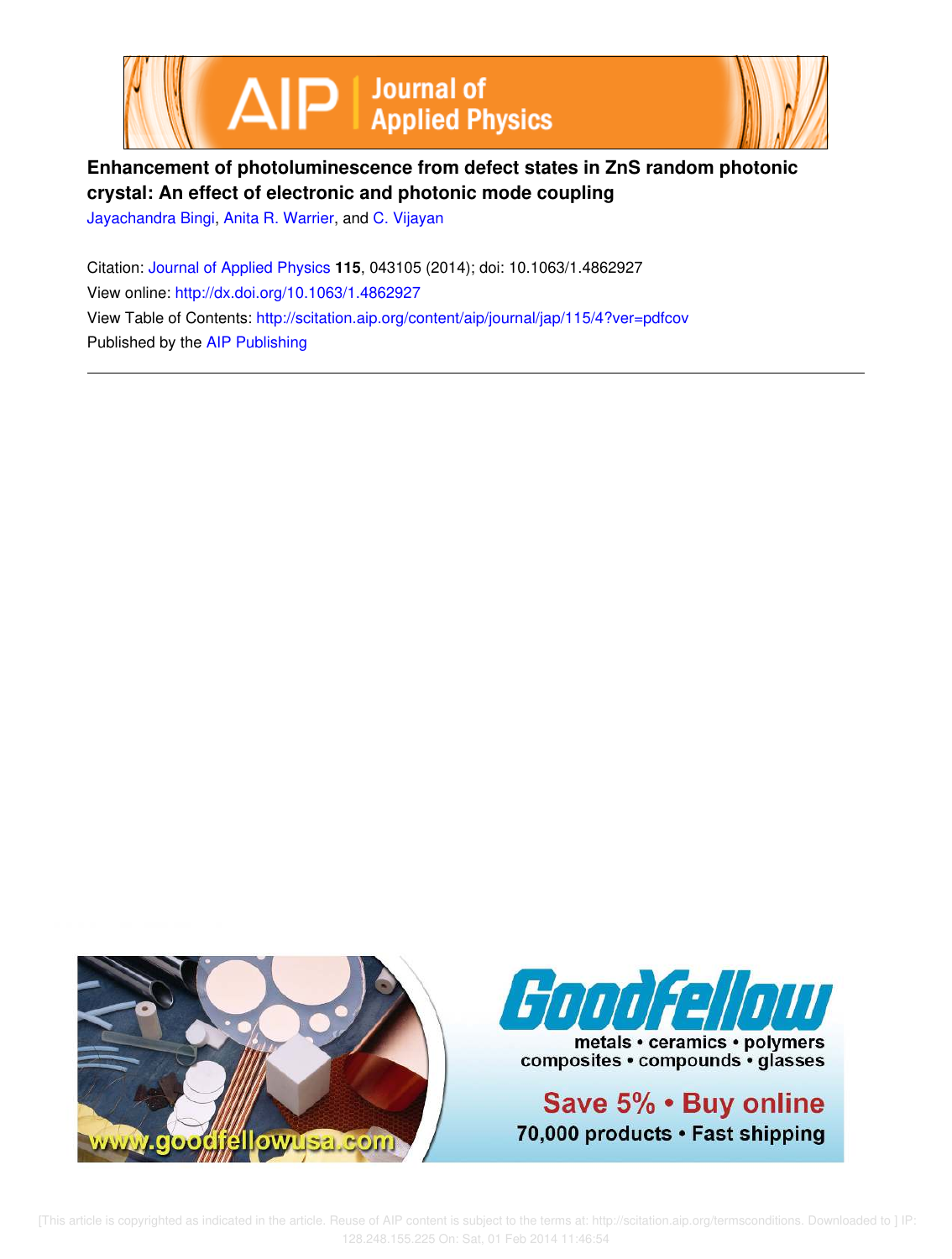

## Enhancement of photoluminescence from defect states in ZnS random photonic crystal: An effect of electronic and photonic mode coupling

Jayachandra Bingi, Anita R. Warrier, and C. Vijayan<sup>a)</sup> Indian Institute of Technology Madras, Chennai 600036, India

(Received 21 August 2013; accepted 9 January 2014; published online 28 January 2014)

This paper reports on the enhanced defect state emission from ZnS in the form of a random photonic crystal (RPC) medium. ZnS photonic crystals with varied randomness are fabricated by colloidal self assembly of ZnS nanospheres  $(215 \pm 10 \text{ nm})$ . Reflection and transmission studies reveal mid band gap wavelength at  $\sim$ 435 nm. The band structure calculated for BCC lattice with reduced packing fraction (53%) is in good agreement with experimental results. The reflection due to the photonic band gap diminishes with increased randomness in the nanosphere arrangement. The features of fluorescence from ZnS are modified in the RPC medium, resulting in suppression at wavelengths in the photonic band gap region and an enhancement at band edge wavelengths of 415 and 468 nm. This enhancement becomes less prominent with increasing randomness in the structure. Interestingly these two modes correspond to the electronic defect states of ZnS. Emission enhancement is shown to be due to the strong coupling of electronic defect states and photonic band edge states which is facilitated by randomly scattering slow Bloch modes in the ZnS RPC. Fabrication of RPCs by colloidal self-assembly with specifically designed degrees of randomness (leading to controllable features of emission) provides scope for the design of low threshold random lasing systems.  $\odot$  2014 AIP Publishing LLC. [http://dx.doi.org/10.1063/1.4862927]

#### I. INTRODUCTION

Spontaneous and stimulated emissions are the two significant emission processes that occur in material media. The emission rate is dependent on two major factors, namely, the strength of transition, given by transition dipole moment, and the electromagnetic (EM) modes available in the environment of the emitter. The nature of the emission can be modified by changing the EM modes available in the environment surrounding an emitter. Hence, control of emission and propagation can be achieved by modifying the structural environment of the medium in which the emitter is embedded. Based on this idea, artificial structures such as photonic crystals (PC) and photonic glass (PG) whose refractive index variation is periodic and random, respectively, are studied extensively in last decade. $1-8$ 

PC can provide the photonic stop band (forbidden band) for a certain frequency window due to its periodic variation of refractive index. Lasing or enhanced emission is achieved by two ways in PCs. One is by creating defects that induce a photonic defect mode emission where the PC works as the cavity and provides a high local density of states (LDOS). The other is the use of slow Bloch modes (SBM), which are the modes that travel with a relatively lower group velocity and has a high density of photonic states. These modes can enhance emission at wavelengths close to photonic band edges. $9,10$  On the other hand, PG provides high light-matter interaction through multiple scattering due to the random arrangement of scattering centres. Several interesting phenomena such as weak localization and strong localization (Anderson localization) of light can be observed in PG with a high density of scatterers.<sup>11</sup>

From the lasing point of view, a lower threshold is possible in PC than PG medium. The idea of using PC and PG concepts together has recently been shown to be effective for the observation of random lasing at low thresholds. Such a structure which contains regular arrangements of particles with some degree of randomness is termed as random photonic crystal  $(RPC)$ .<sup>12</sup> Modes with high quality factor are obtained by optimising the randomness in PC with sufficiently wide band gaps. Moreover, it is also shown that optimal randomness in RPC depends on size of RPC.<sup>13</sup> PCs of wide band gap with the appropriate amount of randomness have been shown to be good candidates for the realization of Anderson localization modes, which is possible due to scattering of slow Bloch modes (band edge modes). $^{14}$  In most of the reported works, RPC fabrication is done by lithographic techniques which have limitation in terms of wide area fabrication and  $cost^{13-15}$  Colloidal self-assembly is an easier and more economic technique for the fabrication of wide area PC. Using this technique, randomness in arrangement can be controlled by varying the colloidal pH and evaporation temperature. Theoretical studies have been carried out on colloidal self-assembly, formation of PC, introduction of randomness, and effect of disorder on the optical properties of RPC.<sup>16</sup> Fabrication of RPC with wide photonic band gap using a material that has broad absorption and emission is advantageous for study of localized states. In addition, the scattering of slow Bloch or band edge modes makes it a good medium for low threshold lasing applications.

Fabricating the RPC with fluorescent material provides scope for the study of the effect of environment on

a)Author to whom correspondence should be addressed. Electronic mail: cvijayan@physics.iitm.ac.in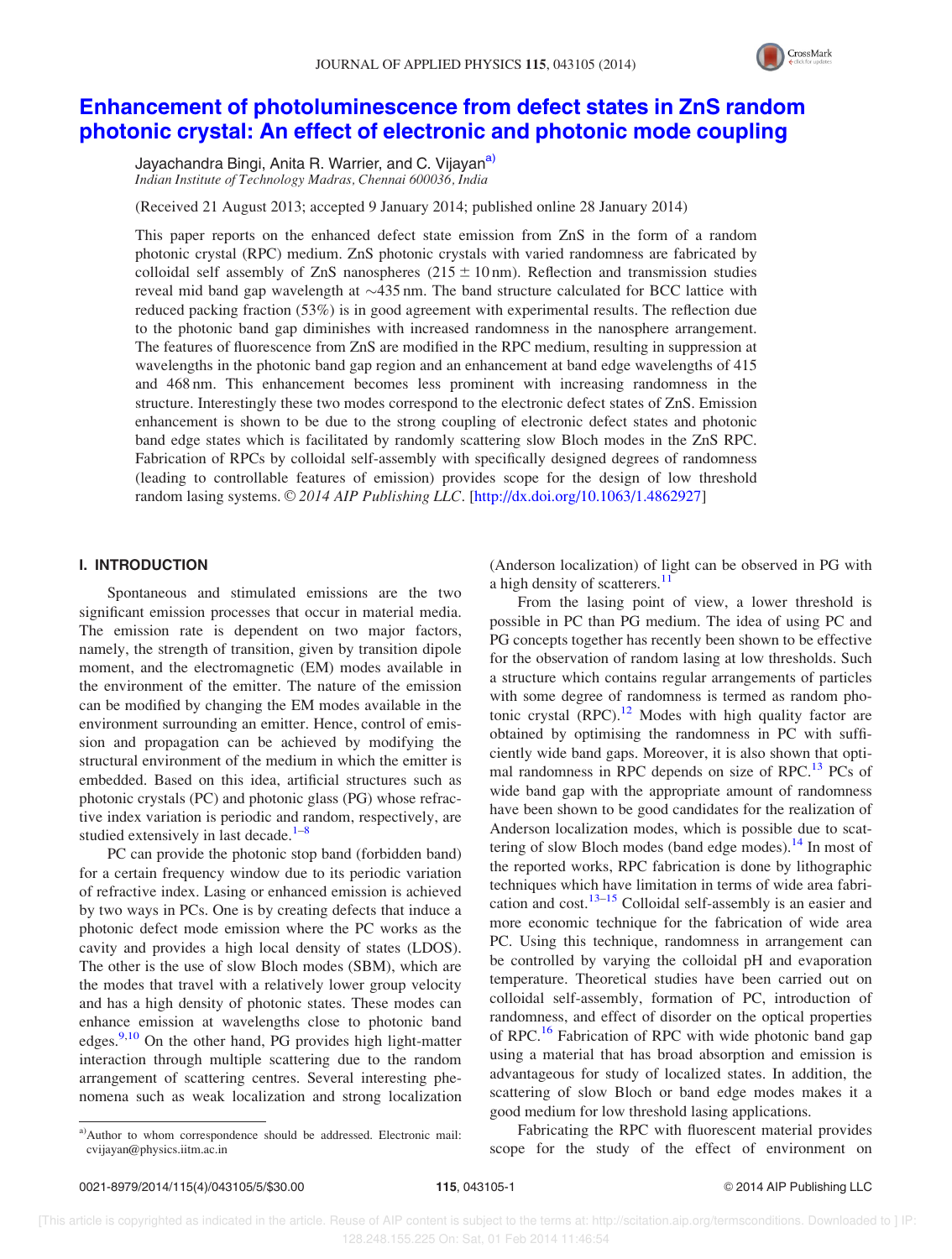fluorescence emission from the dielectric backbone. ZnS is known to have a rather broad emission band in visible region upon UV excitation. ZnS being a direct and large band gap semiconductor with a high refractive index  $(2.3-2.4)$ ,  $17$  is a promising material for application in micro lasers and sensors. ZnS works as the dielectric backbone as well as the emitter in the RPC structure in the present work. A high refractive index contrast is possible because only the ZnS and the surrounding air medium contribute to the effective refractive index.

#### II. MATERIALS AND METHODS

The method used to synthesize the monodispersed nanospheres is similar to that reported by Kim *et al.*<sup>18</sup> In this method, 1.2 g of zinc nitrate hexa hydride and 3 g of TAA (thioacetamide) is dissolved in 100 ml of deionised water and stirred for 15 min by adding  $150 \mu l$  of nitric acid, heated at  $80^{\circ}$ C for 30 min. The solution is cooled rapidly in cold water and filtered to remove unreacted compounds. The filtered transparent solution is allowed to settle for 48 h at room temperature allowing the nanoparticles to agglomerate slowly and form monodispersed spheres. The solution slowly acquires milk white colour and is centrifuged for 10 min after which the light yellowish white coloured sediment is collected and dried. Material characterization is done by XRD, Field emission scanning electron microscope (FESEM), and energy dispersive spectra (EDS).

Colloidal solutions with different pH values are prepared by dispersing the ZnS nanosphere powder in ethylene glycol (6 mg/ml). All samples are fabricated in the form of films by horizontal substrate solvent evaporation technique. Samples are prepared at different pH values and different temperatures. First set of samples at pH 4, 7, and 11 are labelled as SP1, SP2, and SP3, respectively. The second set of samples fabricated at pH 7 but different evaporation temperatures  $100^{\circ}$ C and  $180^{\circ}$ C are labelled as ST1 and ST2, respectively.

The formation of photonic stop band and band edge effects on emission of the ZnS are analysed using reflection, transmission, and emission spectroscopy. Reflection studies are carried out using CARY 5E UV-VIS-NIR spectrometer by diffusive reflectance arrangement. Transmission studies are done using a JASCO V-570 UV–Vis-NIR spectrophotometer and emission studies are done using a JASCO FP-6600 spectrofluorometer. In emission studies, the sample is excited using 250 nm incoherent UV light. Simulation of the photonic band structure and band structure calculations is done using Lumerical Finite difference time domain (FDTD) solutions.<sup>19</sup>

#### III. RESULTS AND DISCUSSION

Figure  $1(a)$  shows the FESEM image of nanospheres synthesised by homogeneous precipitation method. Scattering in the samples is analysed using Mie plots software, with particle size 215 nm, refractive index of 2.35, zero absorption, and dispersity 5% as input parameters. There is a considerable match between theoretical and experimental extinction spectra at 390 nm and 350 nm (Figure  $1(b)$ ). From extinction spectra and the FESEM image, the mean size of the particle is determined to be  $\sim$ 215 nm with  $\pm$ 10 nm dispersion. The emission spectrum of the ZnS nanosphere powder dispersed in ethylene glycol is shown in Figure 2. The emission peak due to band to band transition occurs at 366 nm, with a considerable emission in the visible region which could be due to defect states.

A regular, almost periodic arrangement of the nanospheres is obtained when particles are self-assembled at pH 4. The FESEM image in Figure 3 shows such an arrangement of the nanospheres. It is also clear that the periodicity is not perfect and structural defects are present. The periodicity is of short range, with random or disordered arrangement of the nanospheres in some regions. This is due to the size dispersion of nanospheres.

The reflectance and transmission spectra of the selfassembled ZnS nanospheres illustrated in Figure 4 have reflection maxima (transmission minima) at  $\sim$ 435 nm. Considering the periodic arrangement of the ZnS nanospheres, the reflection peak at  $\sim$  435 nm can be attributed to



FIG. 1. (a) FESEM image of the ZnS nanospheres synthesized by homogeneous precipitation method; (b) Mie extinction plots (theoretical and experimental).

 [This article is copyrighted as indicated in the article. Reuse of AIP content is subject to the terms at: http://scitation.aip.org/termsconditions. Downloaded to ] IP: 128.248.155.225 On: Sat, 01 Feb 2014 11:46:54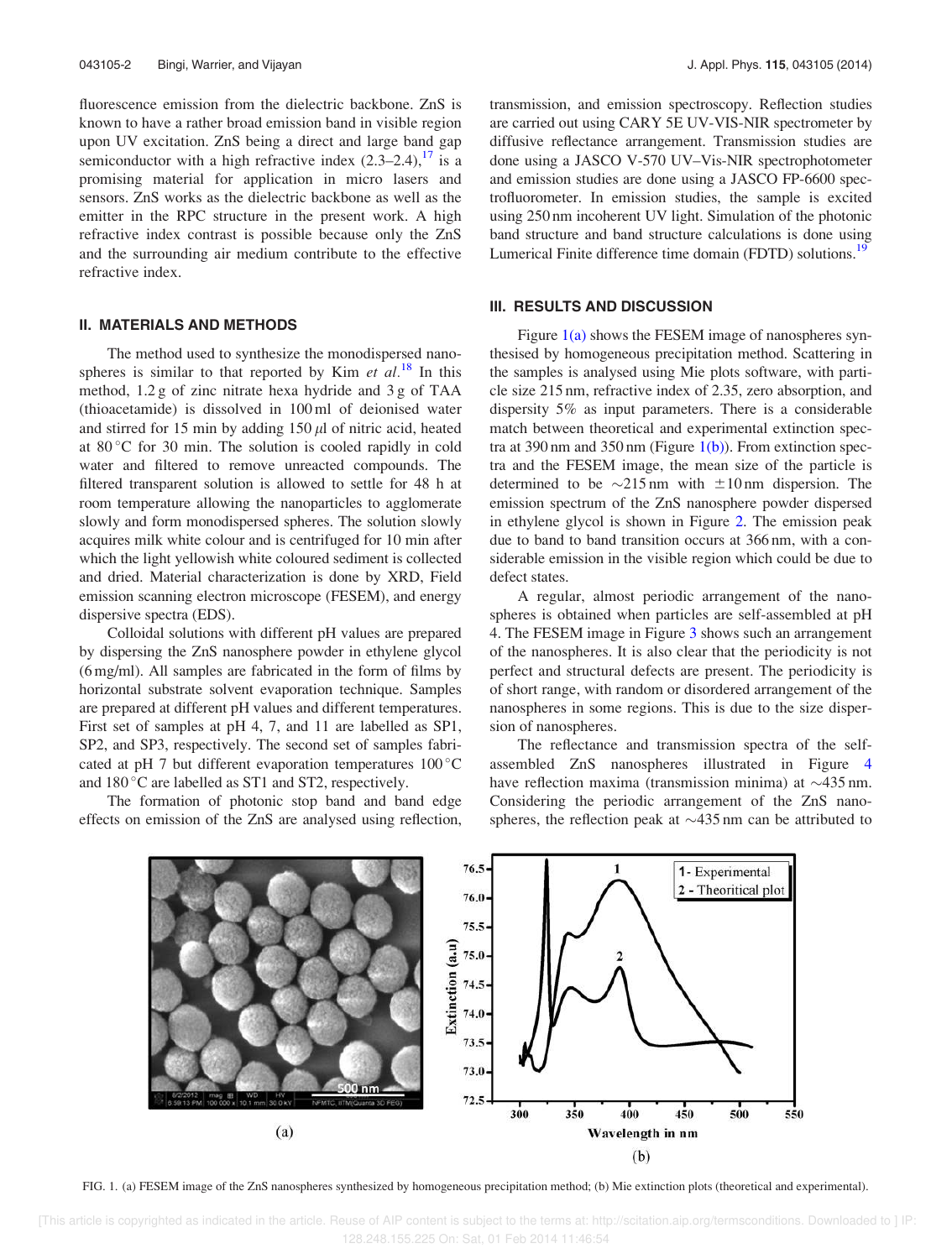

FIG. 2. Emission spectrum of ZnS nanospheres dispersed in ethylene glycol. Band to band emission is at 366 nm and the emission in 400 nm–500 nm region due to defect states.

Bragg's reflection. According to Bragg's law, the photonic mid band gap wavelength is

$$
\lambda = 2dn_{eff}\sqrt{1 - \sin^2 r},\tag{1}
$$

where  $d$  is inter planar spacing,  $r$  is the internal angle between the wave vector and the direction of plane, and  $n_{\text{eff}}$ is the effective refractive index.  $n_{\text{eff}}$  can be estimated using effective medium approximation.<sup>20</sup> According to most reports available, the probable arrangement arising from self assembly corresponds to FCC or HCP structure. However, for either of these structures corresponding to the present values of particle size and refractive index parameters, the mid band gap wavelength should occur at around 600 nm which is much different from the value of 435 nm, observed experimentally. On the other hand, it has been reported that the most probable structure is BCC when the self assembly process is done at low acidic and low weight percentage conditions. $2^{1-23}$  This is the case in the present work, as the colloid pH value is  $\sim$ 4 and weight percentage is less than 1,



FIG. 4. Reflectance and transmission spectra of ZnS Random photonic crystal showing the mid band wavelength 435 nm.

corresponding to 6 mg/ml concentration. So in this calculation, the arrangement is taken to be a BCC lattice with orientation along the [111] plane. Further, self assembly is known to take place along the [111] plane, parallel to the substrate. $^{24}$  The variation observed in the theoretically estimated reflection peak  $(\sim 445 \,\text{nm})$  and the experimentally obtained value  $(\sim 435 \text{ nm})$  can be attributed to presence of structural defects (random structures) which are formed during the process of self-assembly, arising from the nature of the fabrication process, which depends on factors such as temperature, colloid concentration, pH value, and the nature of the solvent.

Besides the first order Bragg's reflection at  $\sim$ 435 nm, the second order Bragg's reflection at  $\sim$ 210 nm can be observed in both reflection and transmission spectra. The two important features observed in the reflection spectrum are the large half width of the reflection band and the suppression of reflectance in the shorter wavelength side (from 200 to 340 nm). These can be understood by considering the scalar wave approximation for short and long range periodicities in the RPC. $^{16}$  The band in the reflection spectrum is wide and has an inverted "V" shape due to the existence of a regular arrangement domains or sites (short range and long



FIG. 3. FESEM image showing the arrangement of the nanospheres.



FIG. 5. The band structure calculated for the BCC lattice with reduced packing fraction 53%. Inset: the irreducible Brillouin zone of BCC structure.

 [This article is copyrighted as indicated in the article. Reuse of AIP content is subject to the terms at: http://scitation.aip.org/termsconditions. Downloaded to ] IP: 128.248.155.225 On: Sat, 01 Feb 2014 11:46:54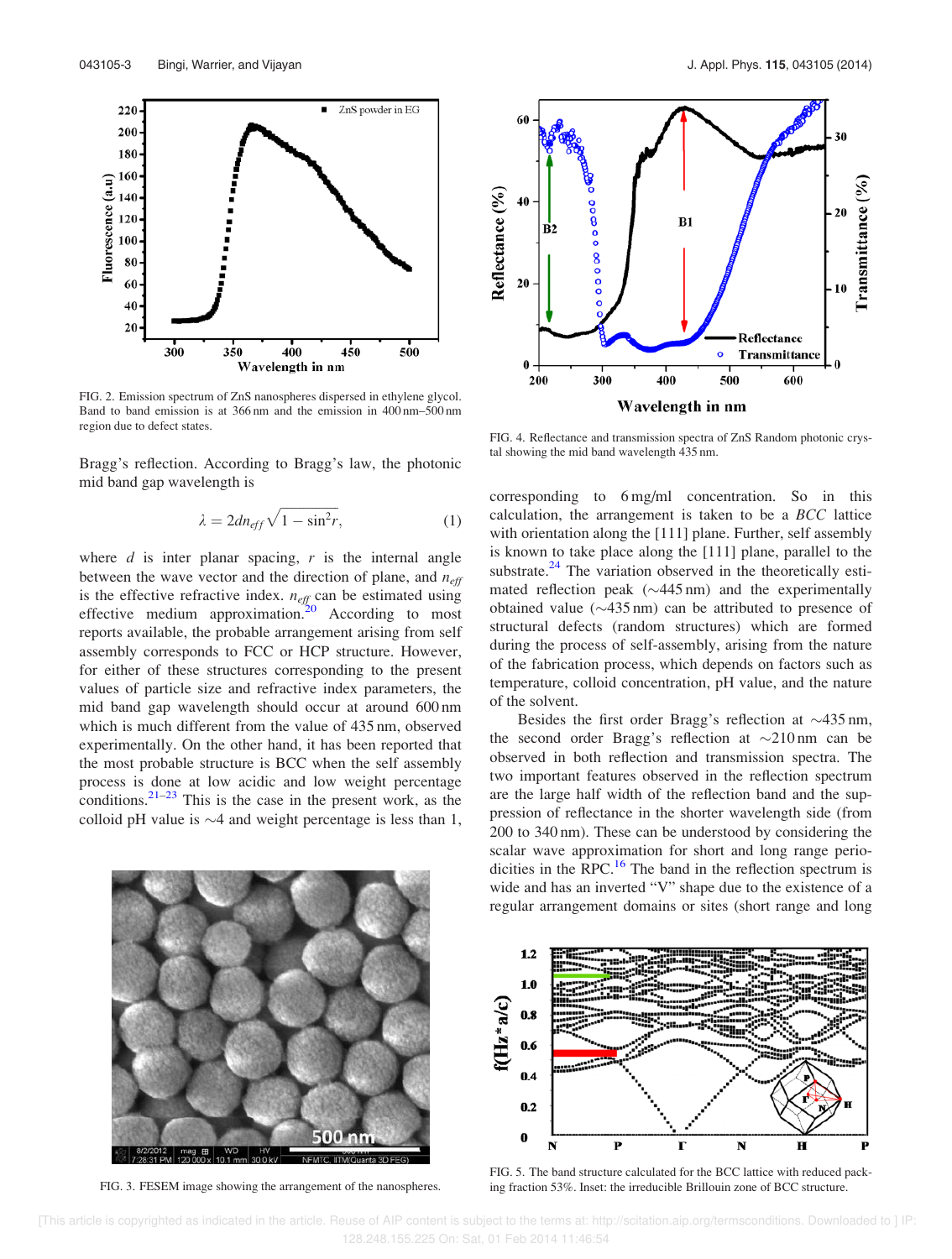

FIG. 6. Reflection (top) as well as the fluorescence emission (bottom) spectra (corresponding to excitation at 250 nm) of ZnS RPC.

range). Strong scattering of shorter wavelengths takes place due to the presence of short range regular domains which leads to suppression of reflection in that region.

For a better understanding of the experimentally observed features of the ZnS RPC, we have theoretically calculated the photonic band structure for BCC lattice with a reduced packing fraction 53% and refractive index 2.35 (Figure 5). The reduced packing fraction is considered because the dispersity of particle size distribution can create voids in the lattice during the process of self assembly. The features of the reflection and the transmission match well with the calculated band structure in  $\Gamma$ -P direction, representing the [111] plane of BCC. The reflection peaks observed experimentally (Figure 4) at 435 nm (B1) and 210 nm (B2) are due to the pseudo photonic band gaps shown in the band diagram (Figure 5) with differently shaded regions.

Figure 6 shows the reflection and emission spectra (excitation at 250 nm) of the ZnS RPC. The emission peak observed at  $\sim$ 358 nm is due to band to band emission of the material. The two new peaks found at 415 nm and 468 nm with considerably high intensity are due to electronic defect state transitions in ZnS, which are generally weak compared to band to band transitions (358 nm). On comparing the emission and reflection spectra, it is clear that emission corresponding to the reflection band is suppressed, whereas emissions corresponding to reflection band edges (at 415 nm, 468 nm) are enhanced. This indicates that photonic band of RPC structure has a role in controlling the emission of ZnS.

To bring more clarity to the analysis, the emission and corresponding reflection spectra of the two sets of samples prepared at different colloidal pH values (SP1, SP2, and SP3) and evaporation temperatures (ST1 and ST2) are shown in Figures 7 and 8. In both cases, the reduction in the intensity of the reflection peak indicates the increased randomness in nanosphere arrangement. We observe that emission increases from SP3 to SP1 and ST2 to ST1, which is in accordance with the increase in the reflection peak intensity. Thus, it is evident that the defect state emission (415 nm, 468 nm) is enhanced when photonic stop band is strong. As these electronic defect states are close to the photonic band edges, there exists a strong coupling between photonic band edge modes and electronic defect modes.

The coupling of the photonic band edge with the defect states can be explained on the basis of the increased local density of states at photonic band edges due to the existence of slow Bloch modes. In RPC systems, the slow Bloch modes travel from one regular domain to another through random domains by changing their wave vectors, thus undergoing multiple random scattering. Slow Bloch modes are modes



FIG. 7. (a) Emission spectra and (b) reflection spectra of SP1, SP2, and SP3 upon excitation at 250 nm.